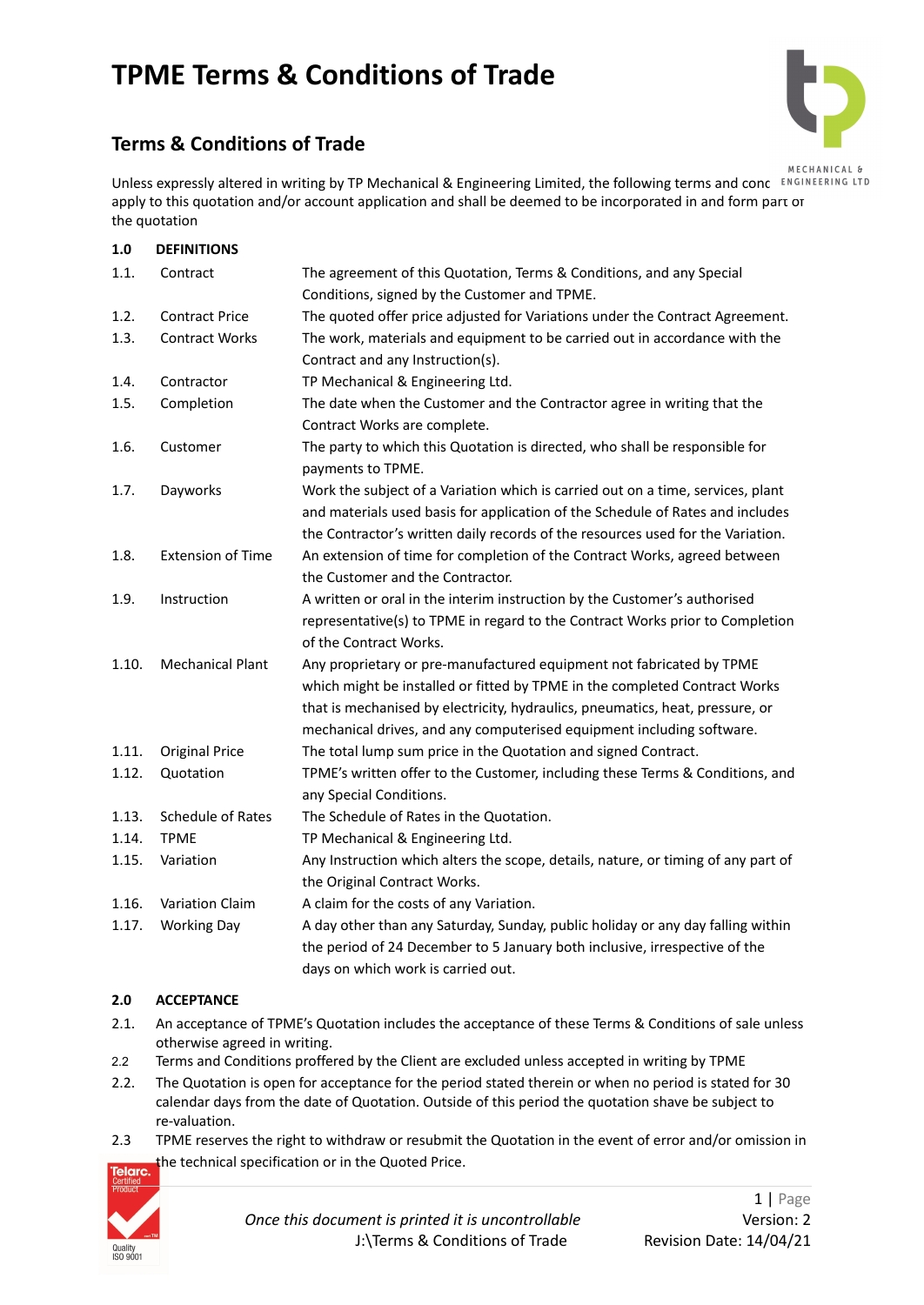

# **3.0 WHOLE PROJECT**

3.1. This Quotation is for award to TPME in whole and is not valid for part only of the project whether **ENGINEERING LTD** reduced requirements of the Customer or for take-out of portions of the project for dividing up wi other contractor(s) or the Customer.

### **4.0 PRICE & VARIATIONS**

- 4.1. The price for Goods and/or Services is expressed in New Zealand dollars and excludes GST. GST is payable in addition to the price quoted.
- 4.2. The price for the Goods and/or Services shall be the price stated in the quote or Schedule of Rates (as applicable) provided, subject to any variation agreed in writing.
- 4.3. The Original Price shall be adjusted according to the appropriate changes in costs due to any Variation, to form the Contract Price.
- 4.4. Variations shall be priced using the Schedule of Rates in the Quotation or by written agreement of a lump sum Variation price prior to the Variation being done.
- 4.5. Pricing shall cover all the resources appropriately necessary for the Variation, generally as indicated by the Schedule of Rates items.
- 4.6. The chargeable hours for application of the Schedule of Rates will include 10 minute "tea" or "smoko" breaks, but not lunch or meal breaks.
- 4.7. The Contractor's Dayworks records shall be available for the Customer's representative(s) to sign off on-site, and where the Customer's representative(s) is not available to or fails to sign-off the Dayworks records daily the Dayworks records shall be prima facie evidence of the contents.

### **5.0 EXTENSION OF TIME**

5.1. The Contractor shall be entitled to appropriate extensions of time in event of any delays caused by the Customer or its representatives, employees, contractors or agents, any delay beyond the control and responsibility of the Contractor, and the net effect of any Variation or Instruction.

# **6.0 PAYMENT**

- 6.1. The Contractor may serve on the Customer Payment Claims under the Construction Contracts Act 2002 for Milestone payments or Progress payments as given in the Quotation, payable within the times given.
- 6.2. Retentions, required to be held in trust by the Construction Contracts Amendments Act 2015, or any bonds, shall not apply.
- 6.3. Where the price quoted includes materials supplied to TPME, TPME shall have the right to an increased cost claim where the prices charged to TPME increase from the price applicable at the date of the quote.
- 6.4. Any claim for increased costs under clause 6.3 shall be supported by written evidence of the charge to TPME prevailing at the time of the quote and the increased charge to TPME at the time the materials were supplied to TPME.
- 6.5. Deposit of 30% to be paid upon acceptance of the Quotation & prior to works commencing
- 6.6. All invoices are due on the  $20<sup>th</sup>$  of the month following date of invoice
- 6.6 By invoicing TPME certifies that the value of the work invoiced has been carried out; and as to the balance within 30 days of completion.

### **7.0 LATE OR NON-PAYMENT**

- 7.1 If any payment due is not paid on or before the due date either in full or part, then without prejudice to any other rights and remedies available TPME shall be entitled to:
- 7.2 Interest on such overdue amounts from the due date, to the date of payment, at the rate of 3.0% per day for each & every day overdue & compounded accordingly
- 7.3 Suspend the work pending payment (in accordance with the Construction Contracts Act 2002).
- 7.4 Recover or repossess from the Customer's site the materials, parts, and equipment supplied by the Contractor.
- 7.5 Upon 30 days written notice after due date, cancel the contract and recover damages for all losses sustained, and all fees and expenses incurred in respect of recovery or attempted recovery of any overdue payment.

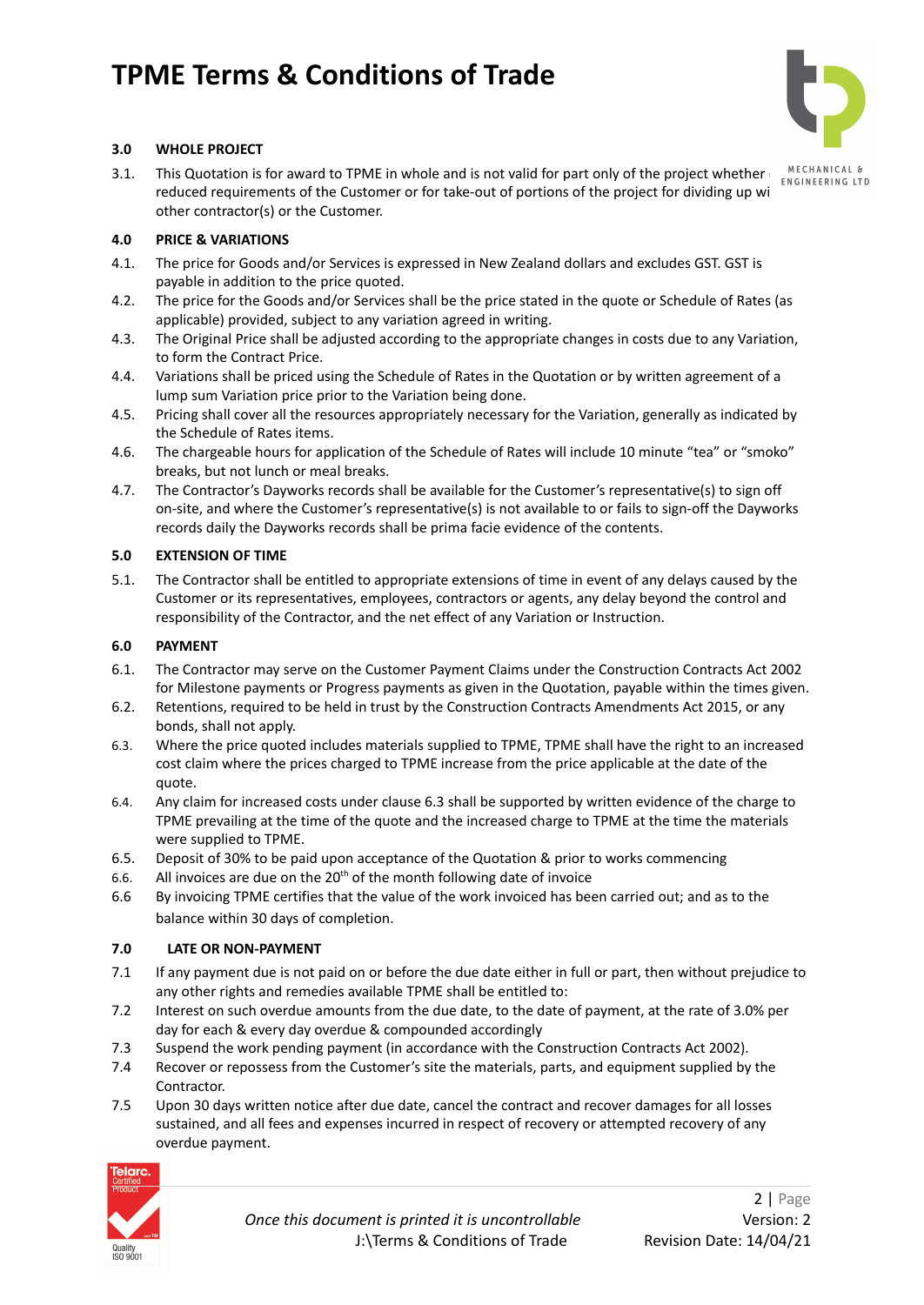7.6 Ownership of Goods produced or supplied by TPME, including materials supplied as part of Services provided by TPME ("Goods"), shall not pass to the Customer until TPME receives payment in full and the Customer has performed all its other obligations under these Terms and Conditions of Trade ("Terms").



# **8.0 INDEMNITY & DAMAGES**

- 8.1 The liability of TPME for any damages whatsoever shall in aggregate not exceed the least of 10% of the Contract Price or \$50,000.
- 8.2 TPME shall not be liable for any indirect or consequential loss or damage however caused.
- 8.3 Damages for late completion shall only apply after a no-damages grace period of one week, at \$100 per Working Day up to an aggregate maximum of the least of 5% of the Contract Price or \$25,000.

#### **9.0 INSURANCES**

- 9.1 TPME will provide the following insurances:
- 9.2 Public liability insurance, cover \$10 million
- 9.3 Motor vehicle insurance, cover \$5 million
- 9.4 Materials and equipment held by TPME and its agents off-site, cover \$1 million
- 9.5 The Customer will be responsible for insuring the on-site Contract Works, with a no claim excess of not more than \$10,000.

#### **10.0 DESIGN, ENGINEERING AND DOCUMENTS**

- 10.1 TPME shall not be responsible for the technical design, engineering, specification or performance of any part of the Contract Works, which shall be the responsibility of the Customer or Principal.
- 10.2 TPME shall not be responsible for obtaining any consents, licenses or permits.
- 10.3 Documents supplied by the Customer which are the basis of the Contract shall be mutually explanatory.

#### **11.0 NOMINATED SUPPLIERS OR SUBCONTRACTORS**

11.1 TPME shall not be liable or responsible for any delay, loss, failure, or damage due directly or indirectly to any supplier, subcontractor or other service provider which the Customer has directed TPME to use for any part of the Contract Works.

### **12.0 WARRANTY**

- 12.1 TPME warrants that the workmanship and materials which it supplies for the Contract Works will be in accordance with the Customer's drawings and specifications, subject to any changes in the Quotation.
- 12.2 Defects and fitness for purpose of any Mechanical Plant shall not be TPME's responsibility. To the extent that TPME receives any warranty from the supplier or manufacturer of any Mechanical Plant TPME will pass on such warranty to the Customer.
- 12.3 TPME shall not be bound by any representation or warranty except as contained herein or written in the Quotation and the Customer acknowledges that the Customer purchases the Mechanical Plant solely in reliance on its own judgement.
- 12.4 TPME warrants that at the time of delivery to the Clients site, or at the completion of commissioning if applicable, the Plant will be in good working order and the Works will perform in accordance with the specifications.
- 12.5 Defects in components supplied but not manufactured by TPME shall not be TPME's responsibility. To the extent that TPME receives any warranty from such other manufacturer TPME will if possible pass on such warranty to the Client.
- 12.6 TPME shall not be bound by any representation or warranty except as contained herein or written in the Quotation and the Client acknowledges that the Client purchases the Plant solely in reliance on its own judgement.
- 12.7 TPME shall not be liable for any consequential loss or damage however caused.

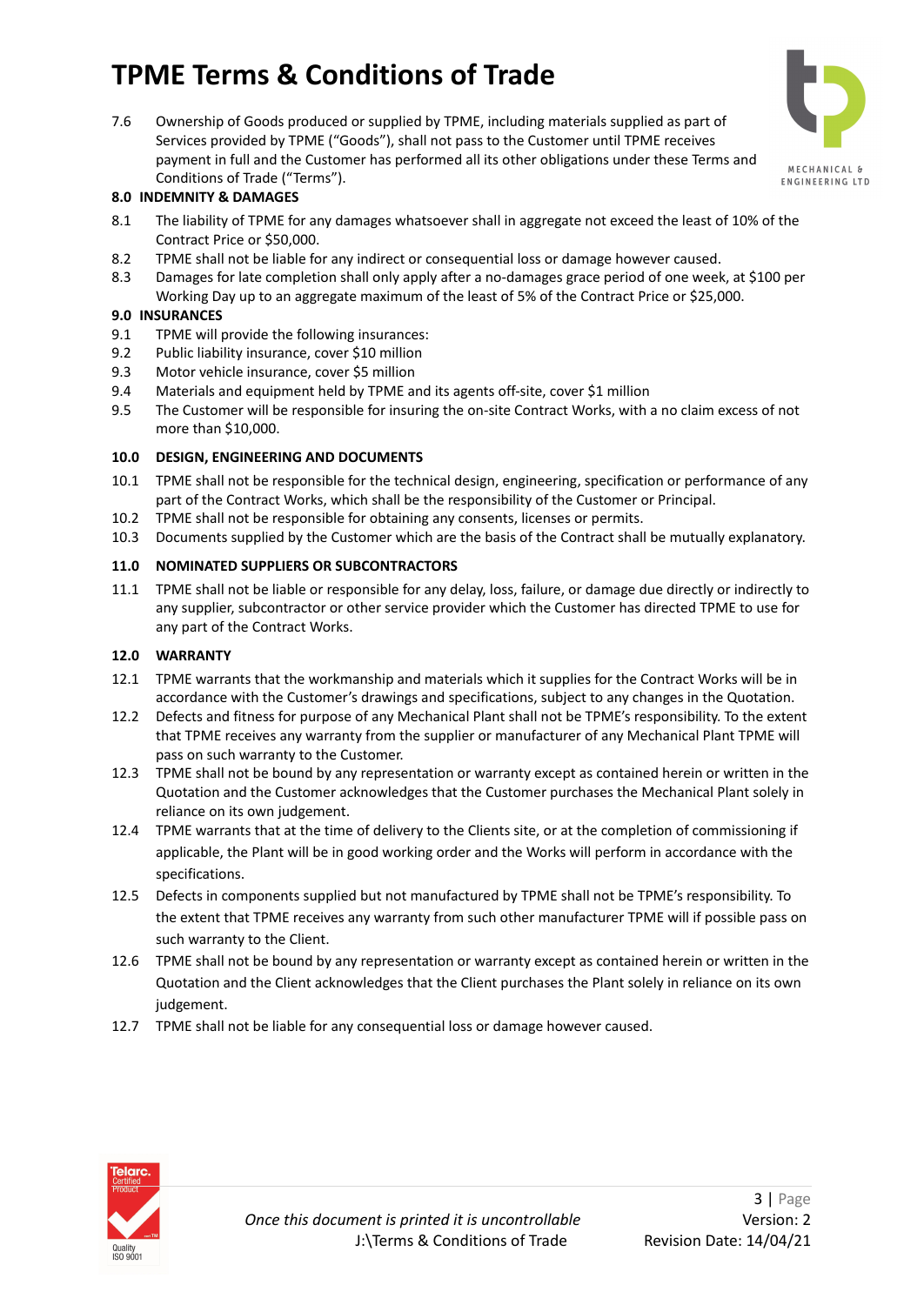

# **13.0 EXCLUDED RISKS**

- 13.1 TPME will not be liable or responsible for any loss, damage or delays due directly or indirectly to a **MECHANICAL &** the following:
- 13.1.1 Riot, war, terrorism, strikes, lockouts, fire, perils of the sea, hazardous substances or gases, earthquake.
- 13.1.2 Events or factors which an experienced contractor could not have reasonably foreseen or made provision for.
- 13.1.3 Fault, failure, defect, error, omission or delay in the design and specification of the Contract Works for which the Contractor is not responsible under the Contract.
- 13.1.4 Any act, omission or delay by the Customer or any other person(s) or organisation(s) whose acts, omissions or delays the Customer is responsible for, including obtaining licenses or permits.

#### **14.0 DISPUTES & APPLICABLE LAW**

- 14.1 If any dispute arises between the parties, it shall first be attempted to be resolved by a meeting of the senior management of the Contractor and the Customer on an informal basis.
- 14.2 If any dispute is unresolved then it shall be resolved by Adjudication under the Construction Contracts Act 2002 (the Act), or by referral to The Disputes Tribunal. Any Adjudicator shall have at least five years current experience in dispute resolution, and shall have New Zealand, Australian, or United Kingdom tertiary qualifications in either Engineering or Quantity Surveying. The costs of preparing for and referring any dispute to Adjudication, The Disputes Tribunal, Arbitration or Court shall be met by the party found to be primarily in breach.
- 14.3 The Contract shall be governed by New Zealand Law and any disputes shall be heard in New Zealand.

#### **15.0 ARBITRATION**

20.1 If any dispute or difference shall arise touching the construction of any clause or provision herein or in any accompanying documents forming part of a contract arising out of acceptance of this quotation or touching the respective rights or obligations of either party or in anywise having any relation to the subject matter of such contract or any claims arising thereunder or in relation thereto the same shall be submitted to and settled by arbitration in accordance with the provision of "The Arbitration Act 1996" and any amendments thereto.

#### **16.0 DELAYS**

21.1 This Company will not accept liability or responsibility for any loss or damage caused by delays due directly or indirectly to war, strikes, lockouts, fire, perils of the sea, failure to obtain licenses, permits or other causes beyond its control, including failure from any cause whatsoever on the part of any suppliers to deliver the whole or any part of the goods.

### **22.0 NON-SOLICITATION OF EMPLYEES**

- 22.1 The Customer shall not enter into an employment agreement or contract for services with any employee or independent contractor engaged by TPME while TPME is supplying Goods and/or Services to the Customer, or for a period of six months following the cessation of the supply of Goods and/or Services by TPME to the Customer
- 22.2 The Customer acknowledges that if it breaches clause 22.1, TPME will incur losses including diminished production capacity and the cost of recruiting replacement employees and/or independent contractors, and the Customer agrees to pay TPME liquidated damages of \$30,000 in respect of each breach of clause 22.1 ("the prescribed remedy"). The prescribed remedy is in addition to any remedy that TPME is entitled to in respect of any breach of confidence or intellectual property rights, and the prescribed remedy relates solely to the damages TPME will suffer as a result of the loss of its employees and/or independent contractors.

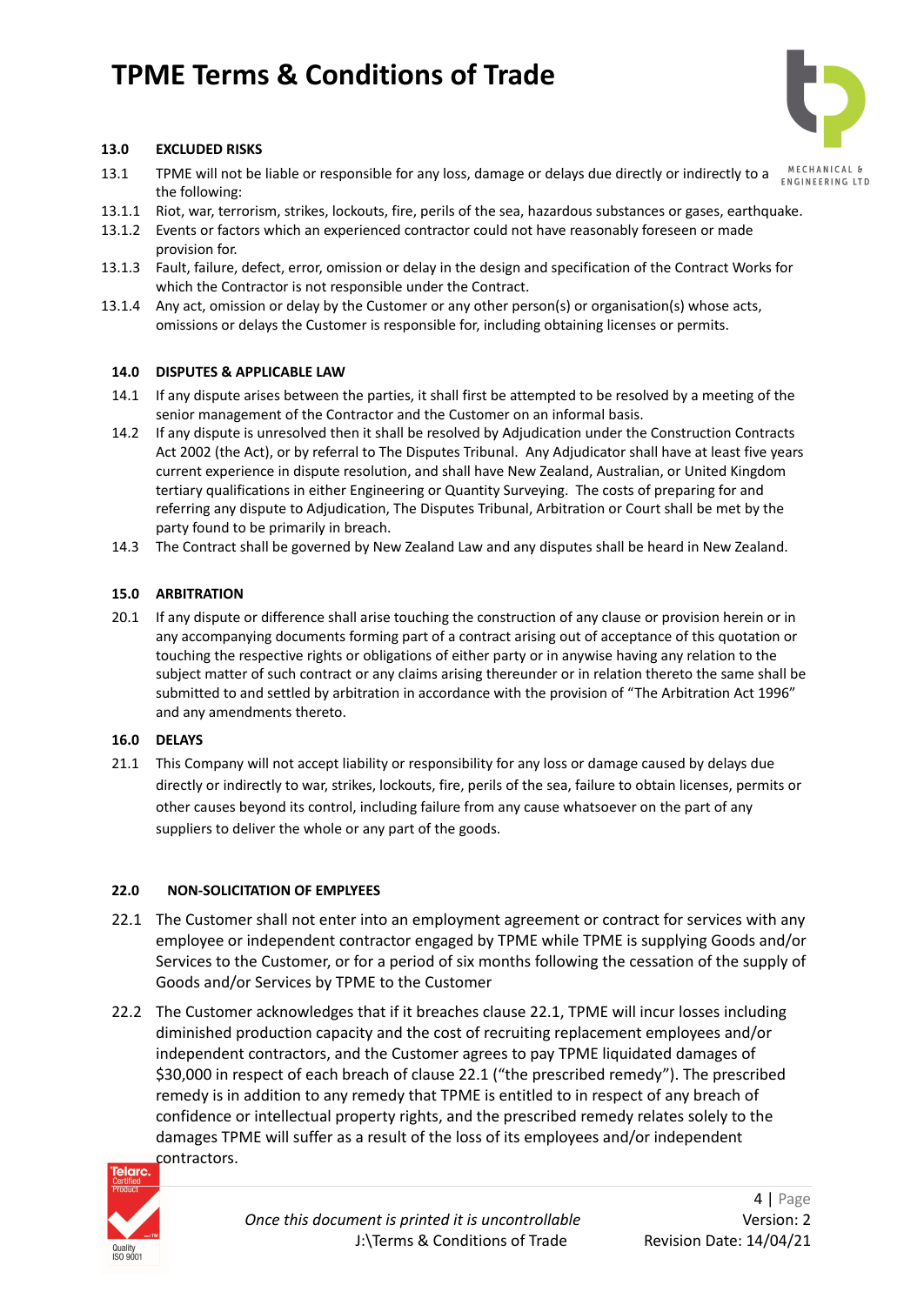# **23.0 INTELLECTUAL PROPERTY**

23.1 All intellectual property (including without limitation copyright, patent and design rights, drawings, documents, data, ideas, procedures and calculations) which arises out of or in the course RECHANICAL & the production of the Goods or the provision of the Services shall be the exclusive property of TF unless otherwise agreed in writing.

action taken by a third party against TPME in respect of any such infringement.



# **24.0 RETENTION OF TITLE**

- 24.1 Any product sold or supplied by the Company to the Customer shall remain the sole and absolute property of the Company as legal and equitable owner until the Company has transferred ownership of the property to the Customer as set out below.
- 24.2 The Customer acknowledges that so long as the Customer is in possession of any of the Company's property, the Customer does so as the Company's Bailee with the Company's property to be sold by the Customer as agent for and on behalf of the Company.
	- (a) The company shall be entitled to retake possession of the products or any of them in the event of any breach by the customer of the terms and conditions of payment or in the event that the customer commits an act of bankruptcy, or a company receiver is appointed or the customer goes into liquidation.
	- (b) To enable the company to retake possession of the products the customer grants to the company an irrevocable right to enter at any time any premises or place where the products are held or thought to be held and to remove the products.
	- (c) Upon retaking possession of the products, the company may resell the products and retain the proceeds of sale. Any shortfall shall be a debt owing by the customer to the company.
- 24.3 Irrespective of who at the time is the owner of the Company's products, the risk of any loss or damage to or deterioration of the Company's products shall pass to the Customer as soon as the products leave our premises.
- 24.4 We permit the Customer to sell or agree to sell any of the Company's products upon the condition that the entire proceeds of such sale are held by the Customer in trust for the Company and are not mingled with any other monies and are not paid into any overdrawn bank account and shall at all times be kept so as to be separately identifiable as the Company's monies.
- 24.5 If the Company's products have been re-sold by the Customer prior to payment in full to the Company, then the proceeds of such sale shall be the Company's property but for an amount no more than is owed to the Company by the Customer. It is agreed by the
- 24.6 Company that payment in full to the Company by the Customer for the Company's products shall be effective to transfer ownership of the Company's products so paid for. If the Customer fails to nominate which invoices are being paid, then the payment received shall be applied in payment of outstanding invoices at the Company's election.
- 24.7 If the customer uses the products with other products of the customer or goods of third parties so as to make it impracticable to separate the products then the company shall retain the property in the combined goods in proportion to the products of the company which form part of the combined goods.